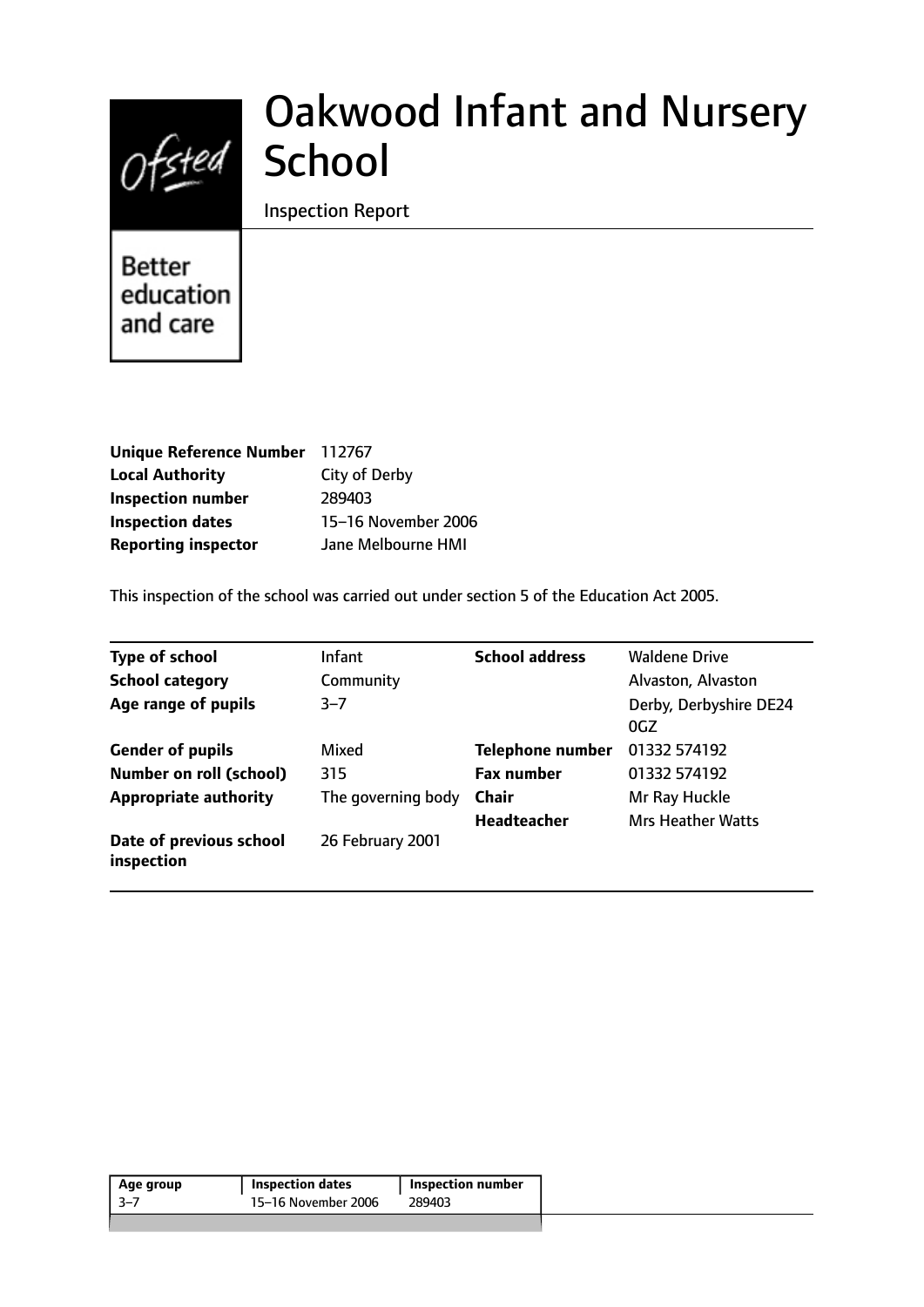© Crown copyright 2006

Website: www.ofsted.gov.uk

This document may be reproduced in whole or in part for non-commercial educational purposes, provided that the information quoted is reproduced without adaptation and the source and date of publication are stated.

Further copies of this report are obtainable from the school. Under the Education Act 2005, the school must provide a copy of this report free of charge to certain categories of people. A charge not exceeding the full cost of reproduction may be made for any other copies supplied.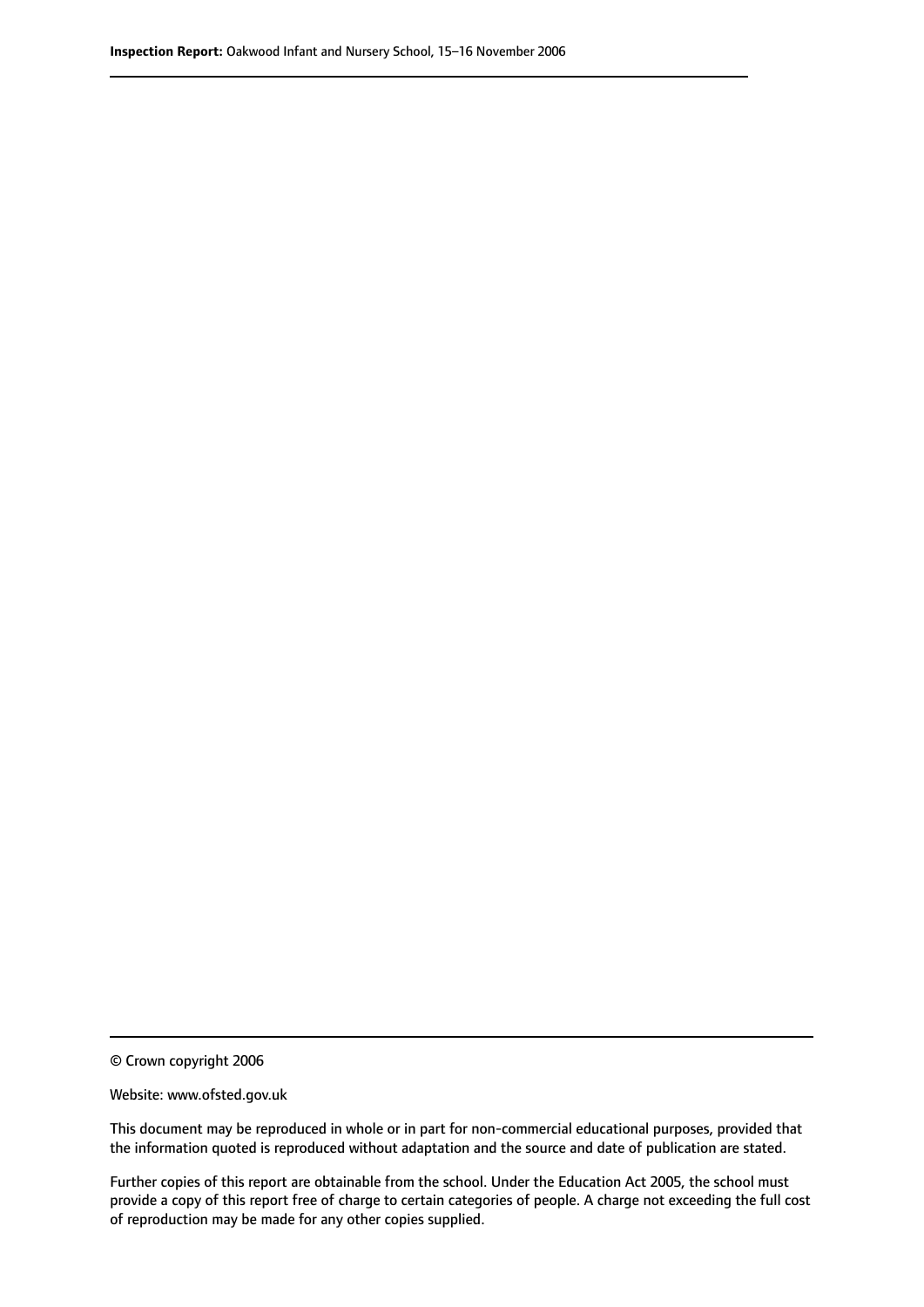## **Introduction**

The inspection was carried out by one of Her Majesty's Inspectors and two Additional Inspectors.

## **Description of the school**

Oakwood is a larger than average infant and nursery school in Derby City. Most pupils are of White British origin, although a few pupils speak English as an additional language. Attainment on entry is below national expectations with a significantly higher than average proportion of pupils with learning difficulties and disabilities. Likewise, a higher than average proportion of pupils is eligible for free school meals.

#### **Key for inspection grades**

| Outstanding  |
|--------------|
| Good         |
| Satisfactory |
| Inadequate   |
|              |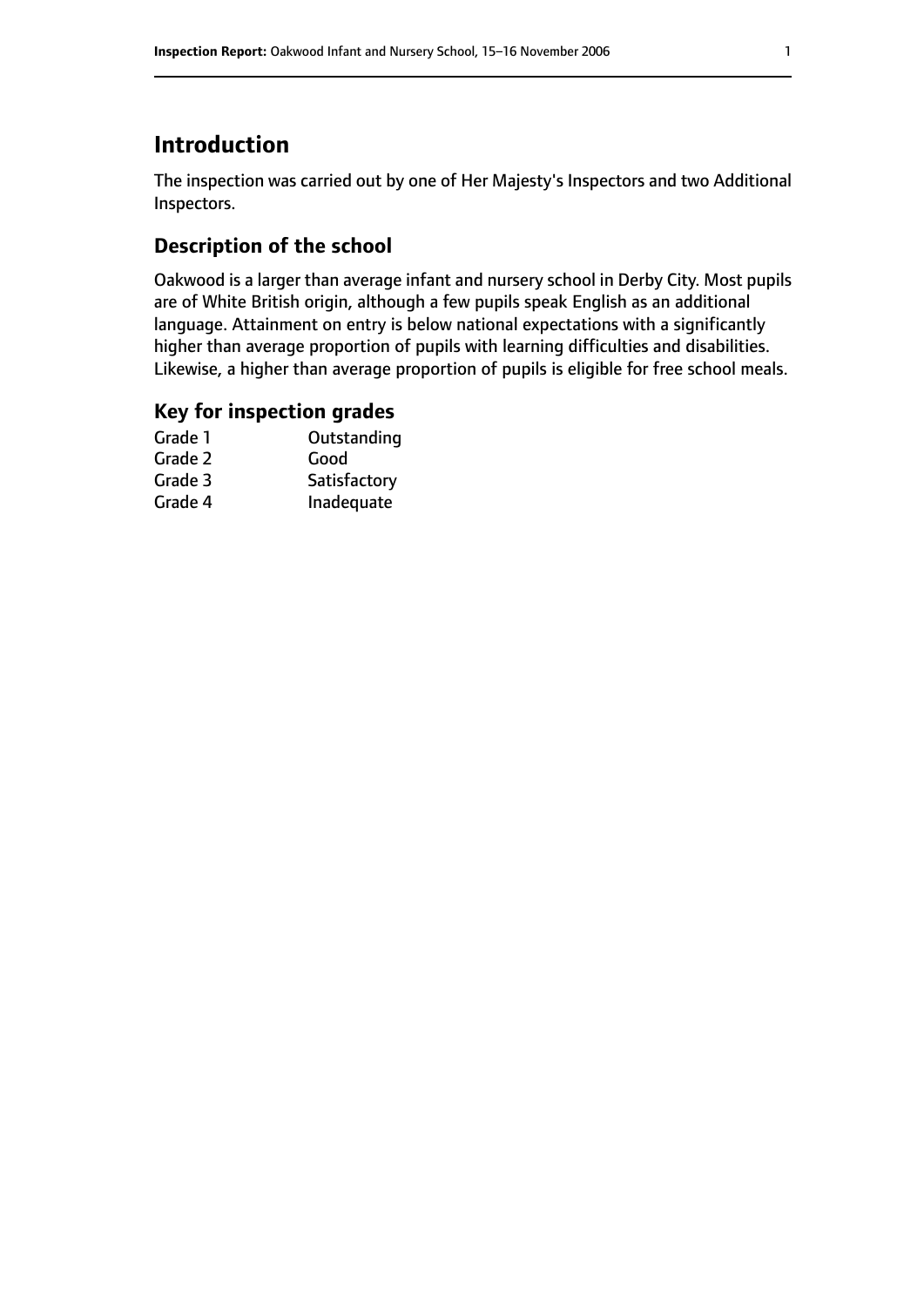## **Overall effectiveness of the school**

#### **Grade: 3**

This is a satisfactory school. All pupils make at least satisfactory progress in their personal development. The school gives effective support to vulnerable pupils and those with learning difficulties or disabilities, but sometimes it does not do enough to support more able pupils by providing sufficiently challenging work. Pupils' behaviour is always satisfactory and often good. Positive relationships exist throughout the school.

Standards are broadly average and given their starting points, pupils' progress and achievement are at least satisfactory and sometimes good. Teaching throughout the school is satisfactory overall, although insecure teaching in a few lessons results in more able pupils not doing as well asthey should. By the end of the Foundation Stage, most children have made reasonable progress and achieve the goals expected for this age group. Additional support inside and outside of lessons ensures that by the age of seven, most pupils achieve results which match national averages.

The school evaluates its effectiveness satisfactorily and has successfully brought about change in some areas, such as improving attendance and standards in writing. However, strategies to improve the quality of teaching have been slow to take effect in a number of areas. Arrangements for monitoring teaching and pupils' progress have not yet begun to raise standards in reading and mathematics. The school has clearly defined roles and responsibilities for subject leaders, but they lack the urgency needed to bring about further whole school improvement. The governors fulfil their roles satisfactorily. They are fully committed to supporting the newly appointed leadership team, but have not yet begun to take an active role in monitoring improvements to teaching and learning. The school is providing satisfactory value for money and has a sound capacity to improve in the future.

#### **What the school should do to improve further**

- Improve the quality of teaching by ensuring that work provides sufficient challenge and takes account of all pupils' abilities.
- Ensure that capable pupils achieve higher levels.
- Ensure that school leaders involve all staff in creating a climate in which change and improvement is managed quickly and effectively.

## **Achievement and standards**

#### **Grade: 3**

Pupils achieve broadly average standards. Over time in school, their achievement is satisfactory. Past test results demonstrate that satisfactory progress was made in core subjects of English, mathematics and science. Progress in lessons observed during the inspection was not always as good as it should be for the more able pupils. The most recent results match the national average in mathematics and are above the national average in writing. Standards are below the national average in reading. The school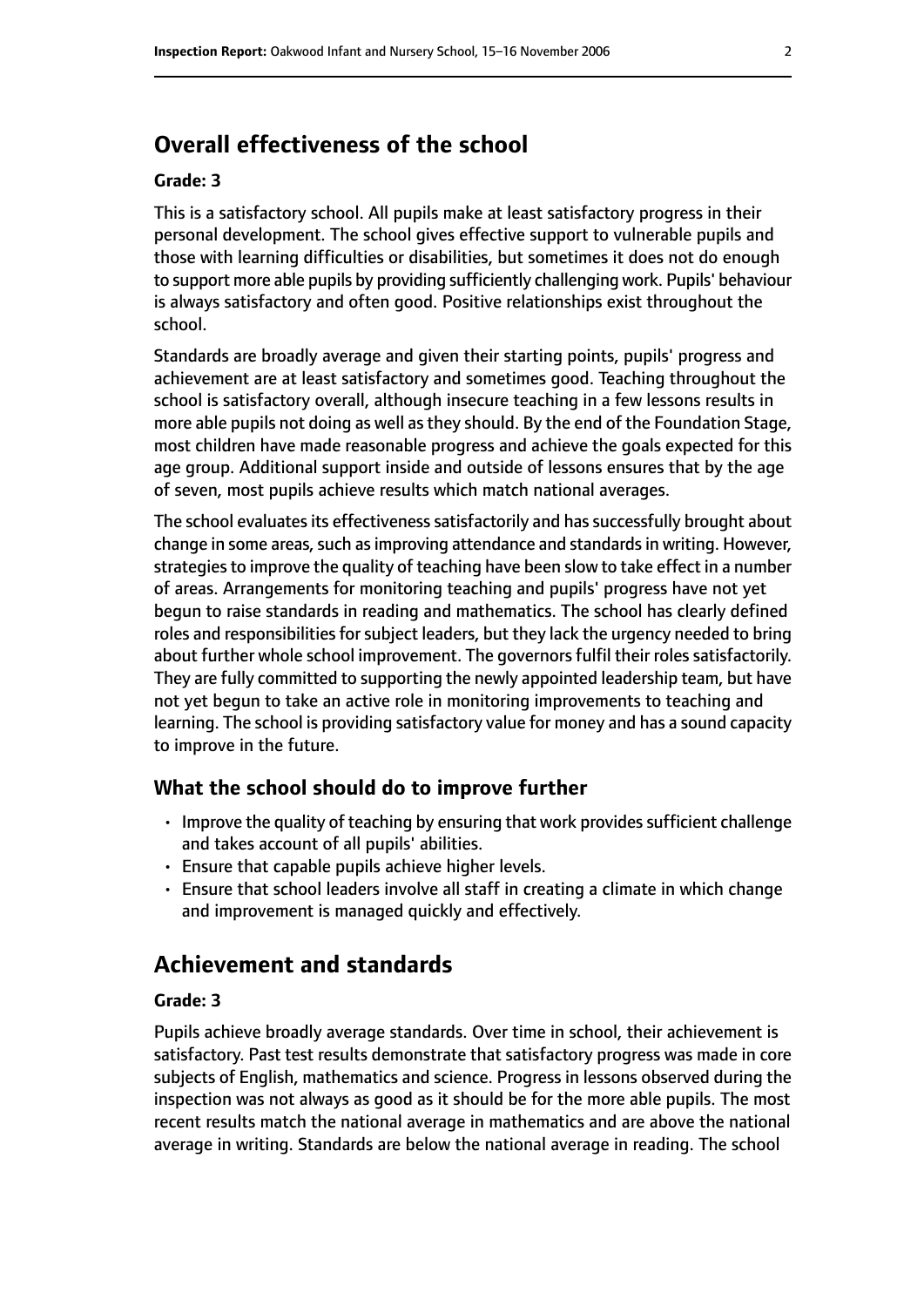met its challenging targets for writing and mathematics at the expected level for seven-year-olds.

On entry to Nursery most children start with skills that are below national expectations for their age. By the time they complete the Foundation Stage they are close to, or beyond, the goals expected for them in all but two aspects of literacy. Across the school, pupils' competence in speaking is insufficiently developed; not all pupils are able to communicate clearly. Pupils with learning difficulties make satisfactory progress towards their individual targets because they receive additional support. More able pupils are not always reaching their targets. Whilst they meet national averages, some are not attaining the higher levels expected of them in reading and mathematics. This is because they are not challenged sufficiently in lessons.

## **Personal development and well-being**

#### **Grade: 3**

Most pupils behave well around school and in lessons. They are polite, helpful and are mindful of the school rules. Pupils enjoy good relationships with their peers and with the adults in school, setting a suitable atmosphere in lessons. When the teaching is dull, pupils continue to behave satisfactorily, although they tend to become restless as their attention wanes. However, most of the pupils enjoy school and attendance rates have improved in recent years to match the national average.

There is satisfactory provision for the pupils' spiritual, moral, social and cultural development. The school has suitable arrangements to take account of the pupils' views. For example, the school council has a developing role in the school's decision making processes and has been particularly successful in making choices about making playtimes more exciting. The pupils know how to stay safe and appreciate the school's encouragement towards healthy life styles. When they have the opportunity, most pupils work well together and take responsibility well, but development of their initiative and independence is insufficient in lessons.

# **Quality of provision**

#### **Teaching and learning**

#### **Grade: 3**

Teaching and learning are satisfactory overall, which lead to average achievement and standards.. Teaching is satisfactory across the Foundation Stage but there is not always sufficient adult intervention to support pupils' language development effectively. The learning environment is stimulating in classrooms and outside.

The schools own monitoring and that of the Local Authority confirm satisfactory teaching, however, during the inspection, a few lessons were inadequate. Teachers' lesson introductions and explanations, although clear, were too lengthy and pupils were expected to listen for too long. They were given insufficient time to engage actively in their own learning, leading to restlessness.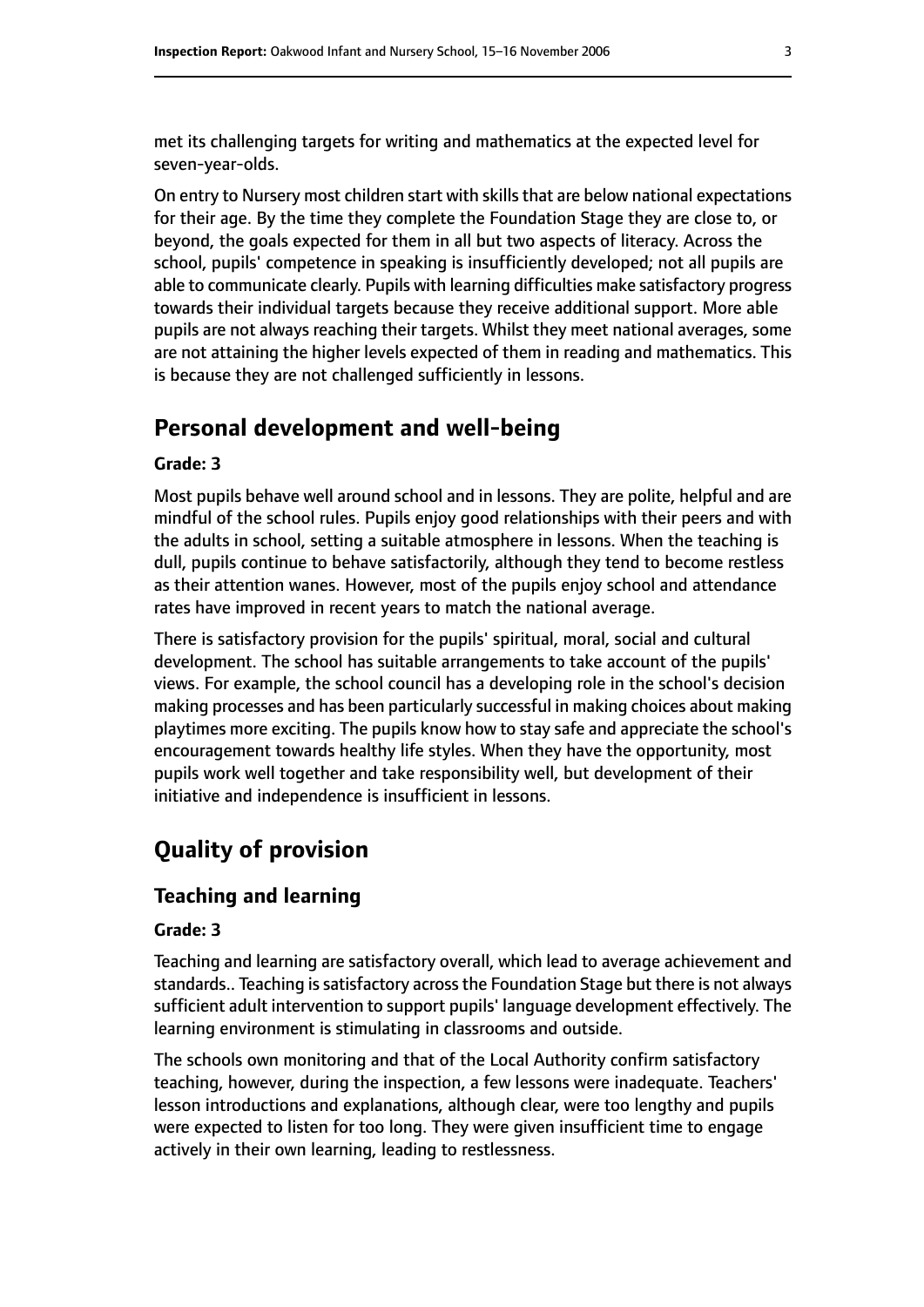Teaching assistants often provide effective support for pupils with learning difficulties. They are not always used as well during the introductions to lessons, when they do not actively support pupils' learning. In some lessons, teachers' expectations are too low which results in insufficiently challenging learning objectives and the low level demands made of the higher attaining pupils.

#### **Curriculum and other activities**

#### **Grade: 3**

The curriculum is satisfactory overall. The planning for the children in the Foundation Stage has improved and forms a sound basis for their learning. The curriculum is adapted satisfactorily for the pupils with learning difficulties. Although the school now has a much greater awareness of pupils' progress in English and mathematics, the data is not always used consistently to plan a stimulating curriculum which sufficiently challenges pupils, including the higher attaining pupils, to ensure they reach their potential.

The school is developing the links between subjects to make learning more meaningful, but it lacks a clear plan to ensure that the cross-curricular links are made systematically. For example, the use of computers to support learning is variable between classes. The pupils benefit from a good range of visits out and from visitors to the school, which enliven their learning. There is a satisfactory range of extra-curricular activities over the year, including football, gymnastics, dance, recorder and French, all of which are well supported.

#### **Care, guidance and support**

#### **Grade: 3**

The school provides satisfactory care, guidance and support. Pupils feel happy and secure and trust the adults to help them should problems occur. Thorough arrangements to ensure their safety and well-being are in place. Pupils receive good support to boost their self-esteem and confidence. The school is sensitive to the different needs of those pupils with emotional problems or learning difficulties and disabilities, and has a carefully considered range of strategies to help them learn. These include interventions by knowledgeable teaching assistants and a strong working partnership with parents of those children and other professionals.

The good quality of pastoral care provided by the school is not consistently matched by the quality of academic guidance given to the pupils. For example, the school does not have a clear strategy to enable all of the higher achieving pupils to reach their potential. The progress of many groups of pupils, including those who are gifted or talented and those who are not doing as well as they are expected to, is not reviewed with sufficient rigour to raise expectations. Consequently, the pupils are not always set sufficiently challenging work and they lack clarity about what they need to do to improve. Marking praises pupils' efforts, but is not consistently precise enough to guide pupils' learning. Transition arrangements with the neighbouring junior school are satisfactory.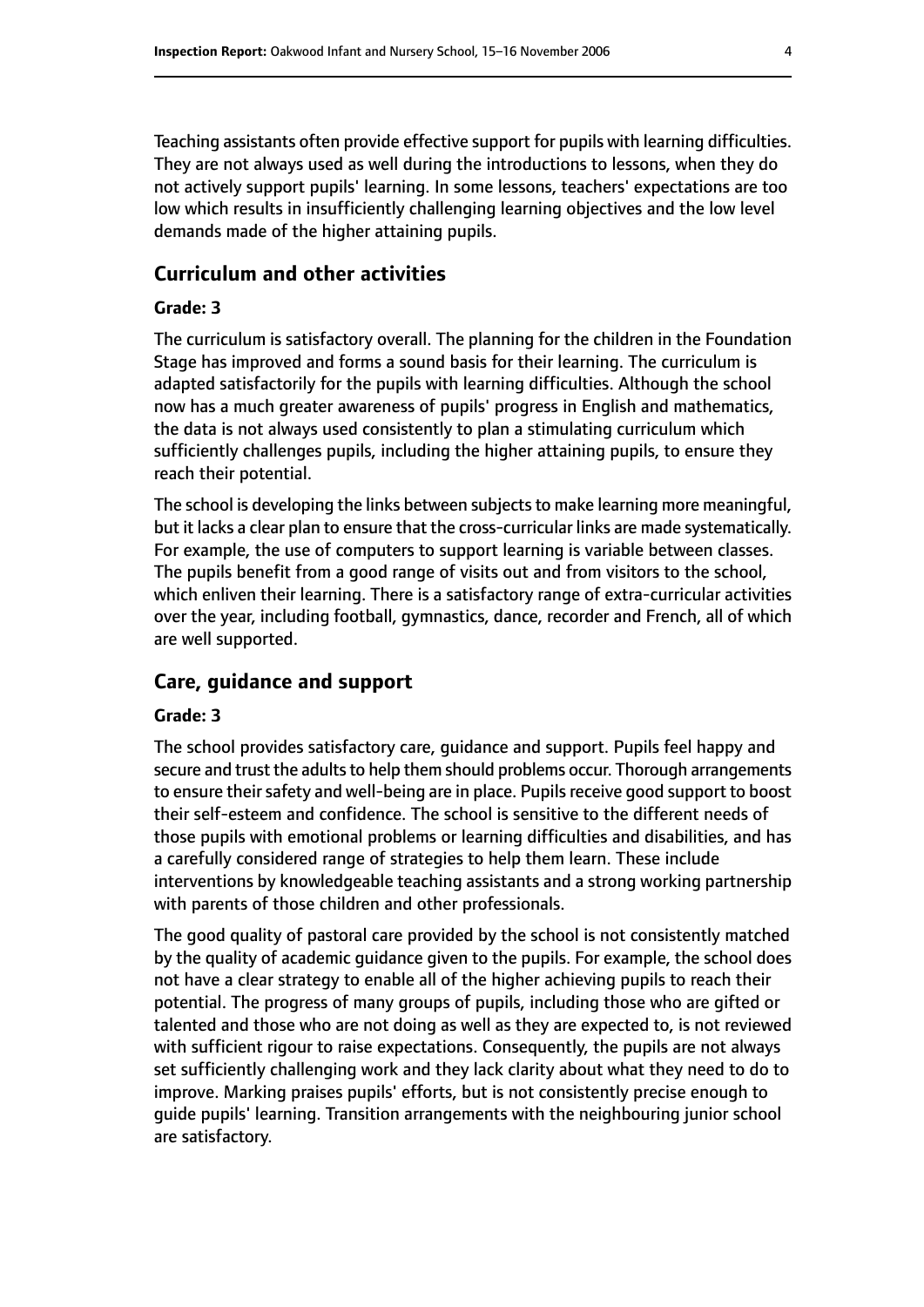## **Leadership and management**

#### **Grade: 3**

Leadership and management are satisfactory and there is a good commitment to improving the school. Improvements have been made in tracking pupils' progress more accurately in the Foundation Stage and for other pupils in reading, writing and mathematics. Changes in management and the allocation of teachers across different year groups, with key roles and responsibilities now in place, is positive, but has yet to bring about significant improvement. Useful monitoring has been undertaken by the headteacher, but staff have not consistently implemented the points for improvement raised by this. As a result, the pace of learning is uneven across the school. The school has correctly identified which types of lessons are most successful and has provided some necessary professional development for staff to raise awareness of good practice. This has not yet been fully implemented to improve the quality of teaching and learning overall.

The governing body is now more aware of its responsibilities and is more involved in the cycle of school improvement. It has ensured that the school has maintained standards in the national tests and has supported it in working on areas that required improvement; for example, the quality of writing. It has not specifically measured the impact of different actions taken by the school on achievement and standards to reach conclusions about which are the most successful and provide best value for money.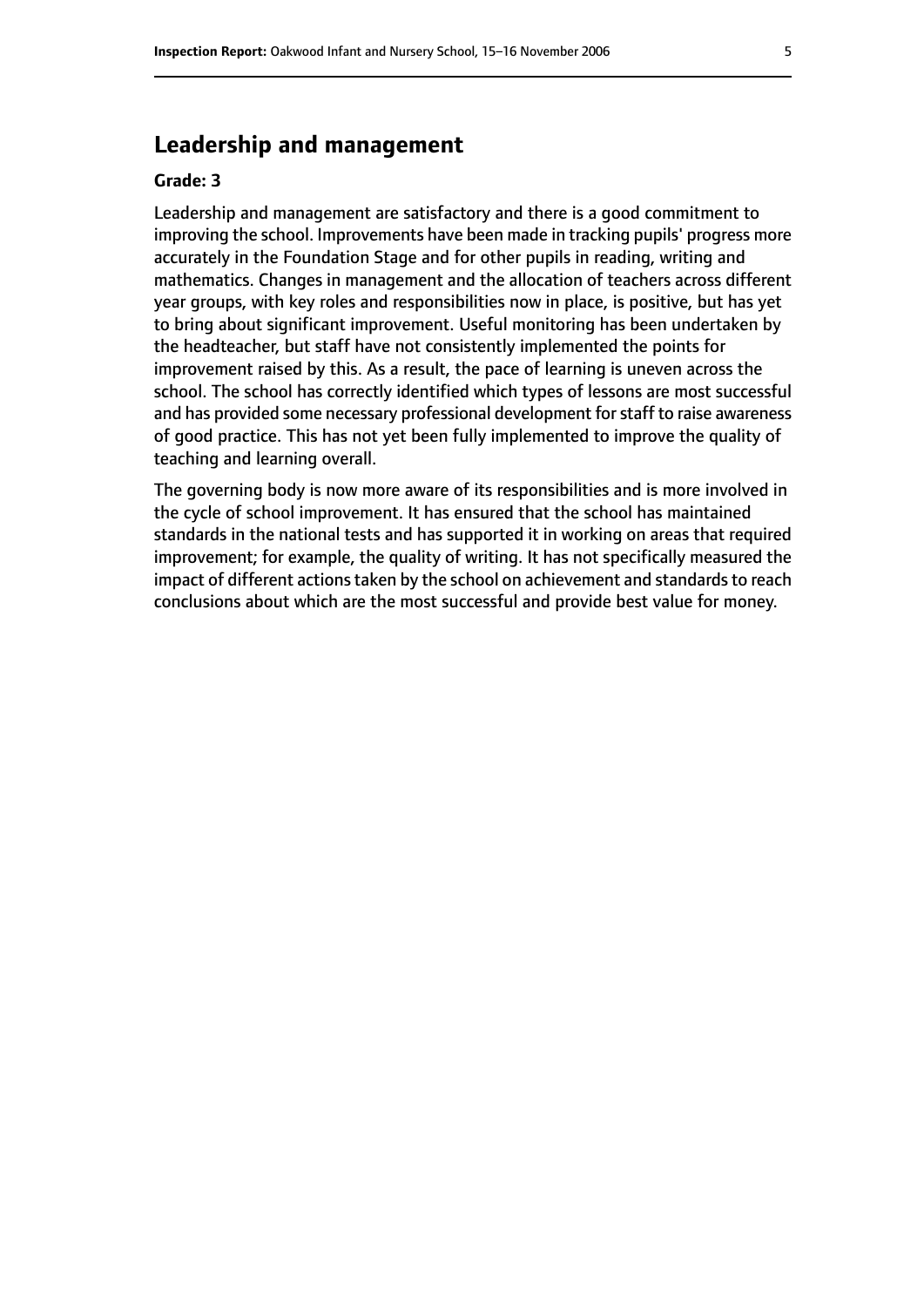**Any complaints about the inspection or the report should be made following the procedures set out inthe guidance 'Complaints about school inspection', whichis available from Ofsted's website: www.ofsted.gov.uk.**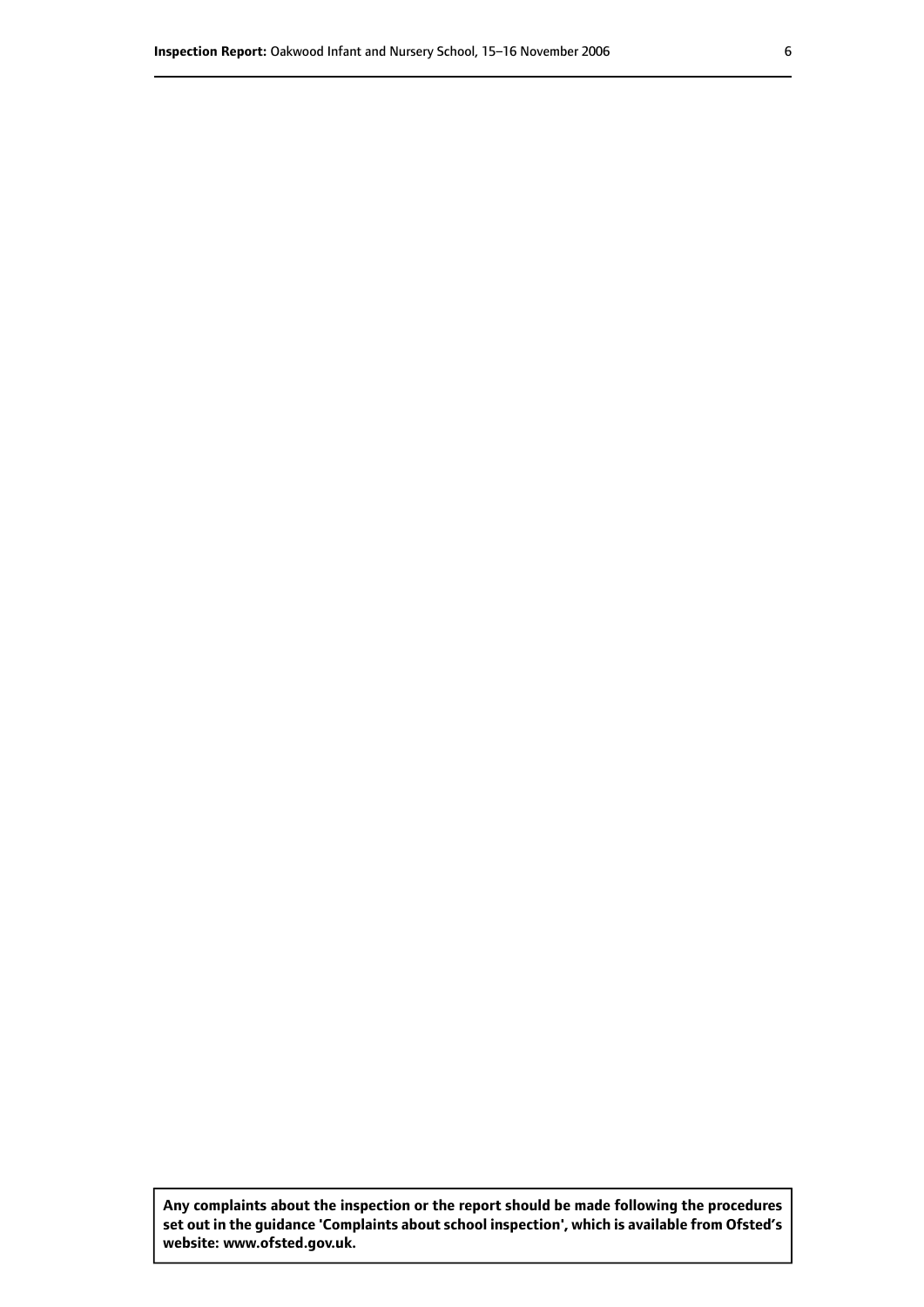# **Inspection judgements**

| Key to judgements: grade 1 is outstanding, grade 2 good, grade 3 satisfactory, and grade 4 | School  |
|--------------------------------------------------------------------------------------------|---------|
| inadeauate                                                                                 | Overall |

## **Overall effectiveness**

| How effective, efficient and inclusive is the provision of education, integrated<br>care and any extended services in meeting the needs of learners? |     |
|------------------------------------------------------------------------------------------------------------------------------------------------------|-----|
| How well does the school work in partnership with others to promote learners'<br>well-being?                                                         |     |
| The quality and standards in the Foundation Stage                                                                                                    |     |
| The effectiveness of the school's self-evaluation                                                                                                    |     |
| The capacity to make any necessary improvements                                                                                                      |     |
| Effective steps have been taken to promote improvement since the last<br>inspection                                                                  | Yes |

### **Achievement and standards**

| How well do learners achieve?                                                                               |  |
|-------------------------------------------------------------------------------------------------------------|--|
| The standards <sup>1</sup> reached by learners                                                              |  |
| How well learners make progress, taking account of any significant variations between<br>groups of learners |  |
| How well learners with learning difficulties and disabilities make progress                                 |  |

## **Personal development and well-being**

| How good is the overall personal development and well-being of the<br>learners?                                  |  |
|------------------------------------------------------------------------------------------------------------------|--|
| The extent of learners' spiritual, moral, social and cultural development                                        |  |
| The behaviour of learners                                                                                        |  |
| The attendance of learners                                                                                       |  |
| How well learners enjoy their education                                                                          |  |
| The extent to which learners adopt safe practices                                                                |  |
| The extent to which learners adopt healthy lifestyles                                                            |  |
| The extent to which learners make a positive contribution to the community                                       |  |
| How well learners develop workplace and other skills that will contribute to<br>their future economic well-being |  |

## **The quality of provision**

| How effective are teaching and learning in meeting the full range of the<br>learners' needs?          |  |
|-------------------------------------------------------------------------------------------------------|--|
| How well do the curriculum and other activities meet the range of needs<br>and interests of learners? |  |
| How well are learners cared for, guided and supported?                                                |  |

 $^1$  Grade 1 - Exceptionally and consistently high; Grade 2 - Generally above average with none significantly below average; Grade 3 - Broadly average to below average; Grade 4 - Exceptionally low.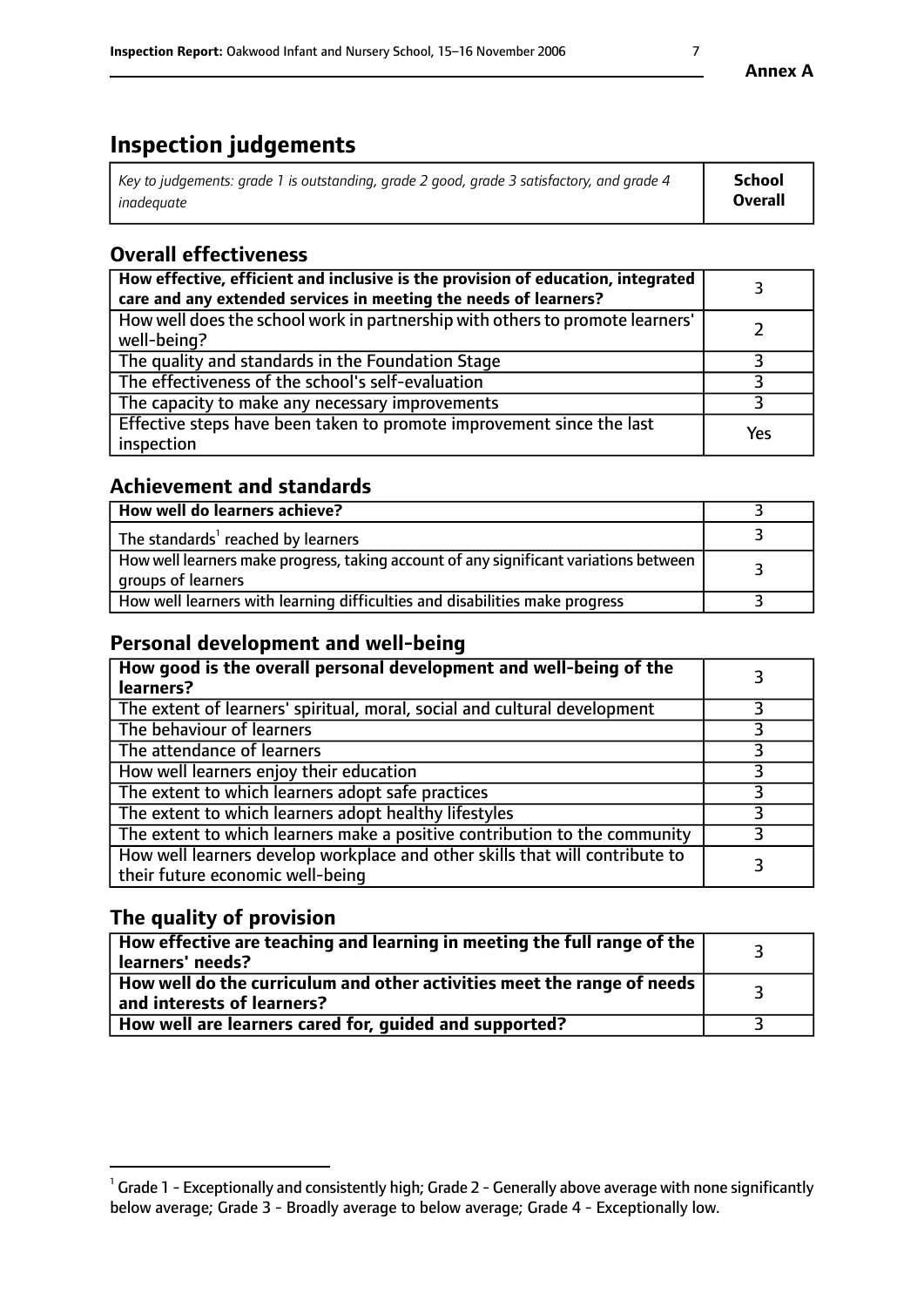# **Leadership and management**

| How effective are leadership and management in raising achievement<br>and supporting all learners?                                              |           |
|-------------------------------------------------------------------------------------------------------------------------------------------------|-----------|
| How effectively leaders and managers at all levels set clear direction leading<br>to improvement and promote high quality of care and education |           |
| How effectively performance is monitored, evaluated and improved to meet<br>challenging targets                                                 | 3         |
| How well equality of opportunity is promoted and discrimination tackled so<br>that all learners achieve as well as they can                     |           |
| How effectively and efficiently resources, including staff, are deployed to<br>achieve value for money                                          | 3         |
| The extent to which governors and other supervisory boards discharge their<br>responsibilities                                                  | 3         |
| Do procedures for safequarding learners meet current government<br>requirements?                                                                | Yes       |
| Does this school require special measures?                                                                                                      | No        |
| Does this school require a notice to improve?                                                                                                   | <b>No</b> |